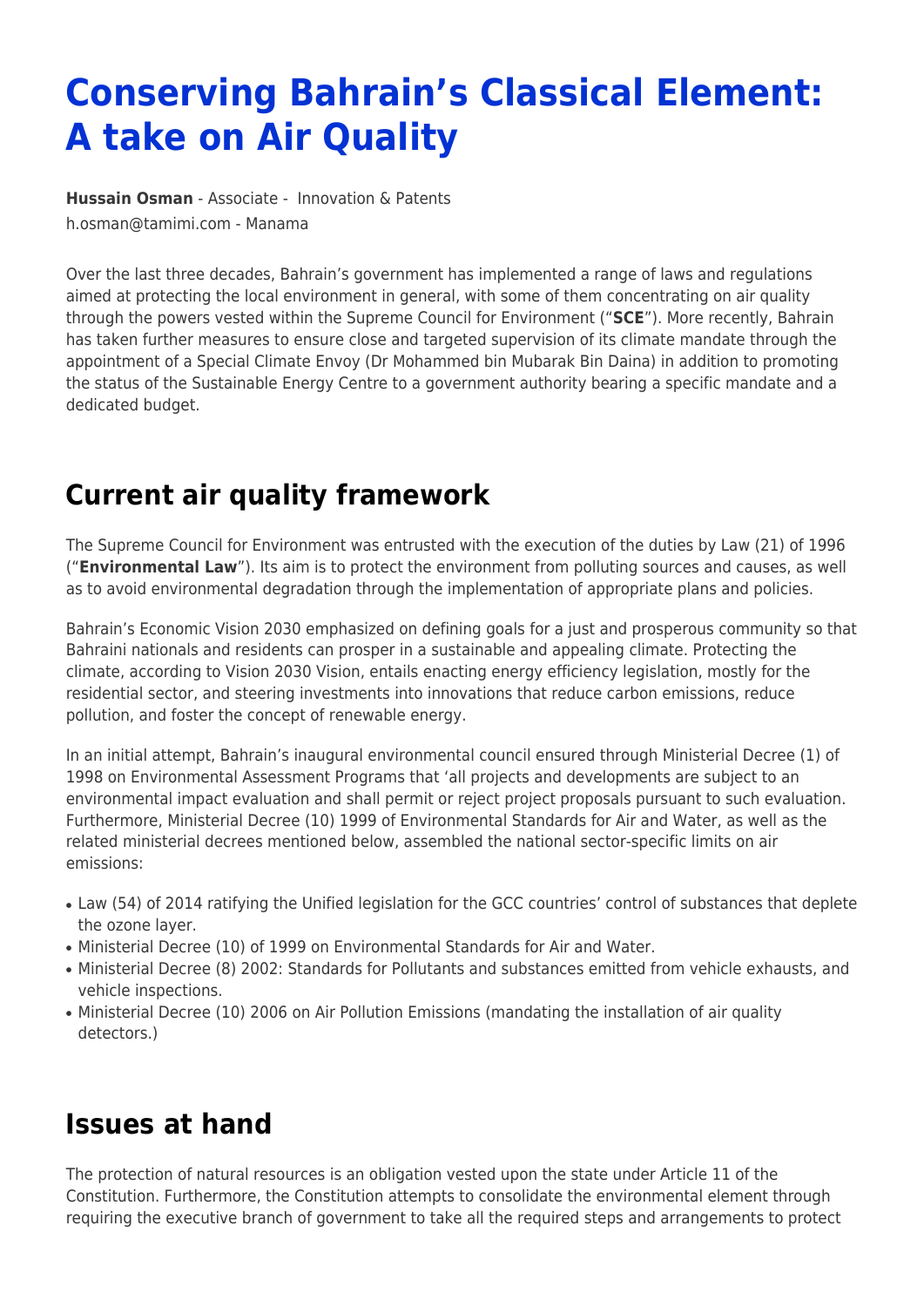the environment and conserve wildlife (as per paragraph I of Article 9).

However, the protection of the environment comes with various obstacles. Those include pollutants produced naturally as a result of living in an arid region with regular dust and sand storms (i.e. pollutants transported across borders, pollutants produced during energy production, and pollutants produced by vehicles and industrial operations.)

As a result, the first ambient air quality monitoring station was inaugurated in 1984 prior to being upgraded in 1993 and 2006, resulting in three working stations operating around the clock. Data obtained from air quality monitors revealed areas of concern. A collection of national air quality standards is currently under development in addition to reviewing new proposals to expand the number of air monitoring stations. Furthermore, there are government-led attempts to track and minimize pollution associated with motor vehicles and industries, with plans to incorporate electric vehicles by Q3 of 2021.

### **Government initiatives**

Mandatory Environmental Impact Assessments are also undertaken for new construction projects to mitigate any environmental effects, with a mitigation plan in place for those already in place. Consequently, the SCE is currently coordinating the creation of an Air Quality Strategy in order to respond to current problems and better manage pollution at its source. Bahrain has taken several steps to contribute to global efforts in:

- 1. Adopting the United Nations Framework Convention on Climate Change.
- 2. The adoption of clean transportation projects such as Bahrain Metro.
- 3. Promulgating Ministerial Decree (70) of 2015 on energy efficiency card for air conditioners.
- 4. The development of a unique Green Building Code.
- 5. Vesting further powers to the Sustainable Energy Authority.

#### **Renewable energy**

The Sustainable Energy Authority prepared two key documents in order to meet the commitments outlined under the Paris Climate Accord:

- 1. National Renewable Energy Action Plan (NREAP)
- 2. National Energy Efficiency Action Plan (NEEAP)

With the chief aim of achieving the NREAP target of generating 5% of energy via renewable resources by 2025 and 10% by 2035, the government has launched various initiatives to improve air quality through the adoption of Resolution (2) of 2017 Concerning the Connections of Renewable Generators to the Distribution System of the Electricity and Water, a proposed rooftop feed-in tariff and the launch of Bahrain's Wind Atlas in an attempt to promote wind-energy generation in Bahrain.

On the other hand, the NEEAP aims to issue a number of projects to promote the generation of renewable energy built for the purpose of reducing overall pollution levels in Bahrain. Since 2018, a number of PV panel producers set up manufacturing plants in Bahrain. On a grander scale, the Sustainable Energy Authority launched various concessions for the development of solar-energy projects. A waste-to-energy initiative. The projected waste incineration facility will treat 390,000 tons of solid wastes per annum, thereby generating up to 25MW of power channelled into the national grid.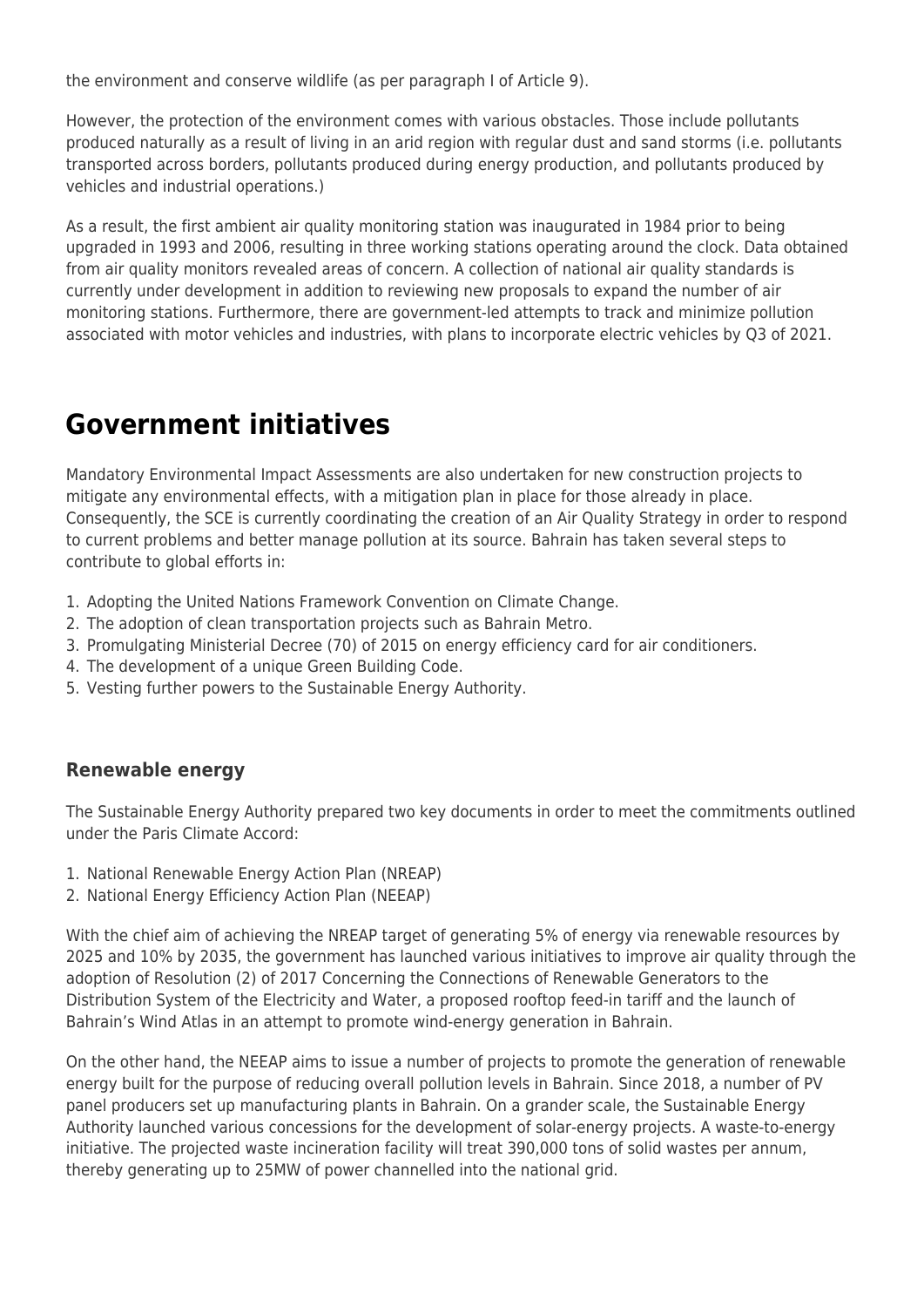#### **Clean energy credits**

The applicable rules of Bahrain's Net Metering Law employ the concept of "set-off by law" as stipulated in the Civil Code of Bahrain, whereby surplus electricity produced through the appropriation renewable energy resources is deducted from the owner account. This given approach adheres to general set-off conditions, namely:

1. The correspondence of debts;

That is to say that the parties of the relationship are both debtors and creditors to each other. Which is the case for the relationship under question as the Electricity & Water Authority ("**EWA**") is a creditor for the electricity it supplies and a debtor for the electricity it receives and vice-versa.

2. The unanimity of the subject of the set-off;

The subject of the set off should be the same, which is also the case for the relationship in question as both parties are supplying each other with electrical energy measured in Kilowatts.

3. The unanimity of the source of obligation; and

In line with the above conditions both parties' obligation arise from a contractual obligation.

4. The maturity of the corresponding debts.

In fulfilment of the final condition, debts will only be set off upon their maturity based on a monthly calculation.

As for the form of compensation, while not directly stated, it can be interpreted from the totality of the rules set by the Net Metering Law that EWA is under no obligation to pay an independent renewable energy producer for the surplus, rather EWA must keep the surplus Kilowatts provided as credit Kilowatts until the owner consumes such surplus credits.

## **Conclusion**

Due to its location in a dry and harsh area vulnerable to dust storms, it is experiencing declining air quality as a result of increased dust and sand storm frequency forced globally by desertification and climate change. More notably, Bahrains economic boom has negatively impacted air quality due to increased urban development, transportation fleet growth, and industrial activities.

As such, the following short-comings were determined by the SCE in order to ameliorate air quality in Bahrain:

- There is a lack of data on pollution, as well as a small number of air quality monitoring stations.
- Inadequate air quality specialists (technical cadres).
- There are several research projects on the effects of air pollution on Bahraini residents, as well as research on cleaner development and renewable energy viability.

Many of the issues have been tackled at the national level, with many of them relating to mainstreaming environmental concerns regarding air quality into the government's national policies and initiatives. Bahrain's Vision 2030 acknowledged the value of lowering pollution and creating a healthy and sustainable future for citizens and residents. In this regard, the SCE highlighted the importance of adopting 'greener policies' through enhancing Bahrain's technology-transfer framework. The Third UNFCCC Communion Report further emphasised on the importance of adopting a new Environmental Law and upgrading